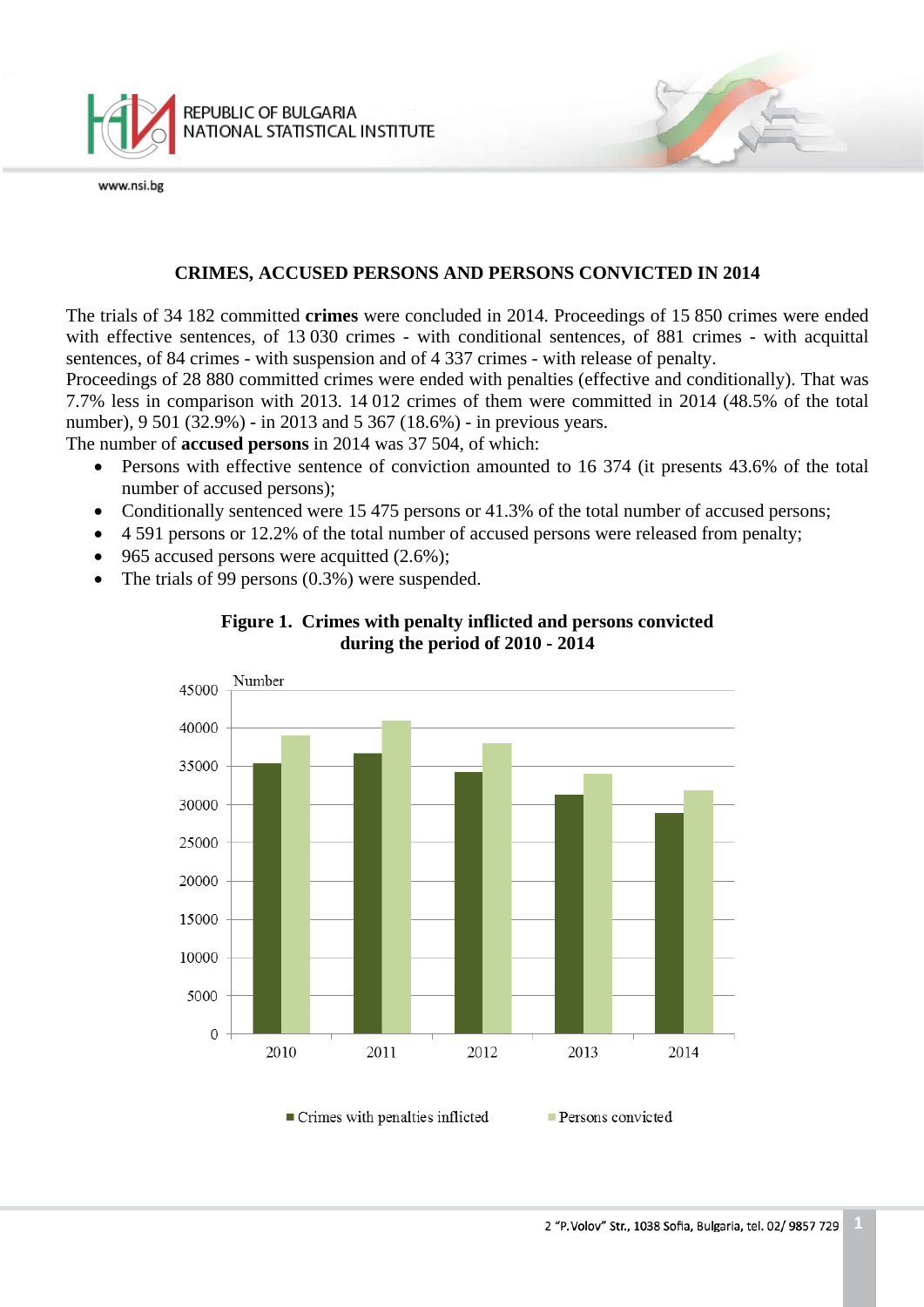

The number of **persons convicted with penalties came into force** was 31 849 in 2014. Compared to 2013 a decrease of the number of persons convicted was observed by 6.6%.

The group of convicted persons aged 14 - 17 years presents 5.1% (1 633 persons) of the total number of convicted persons.

In 20[1](#page-1-0)4 the **rate of criminal activity<sup>1</sup>** was 506 per 100 000 persons of average annual criminally responsible<sup>[2](#page-1-1)</sup> population (age of 14 and over) and it was less compared to 2013 by 6.1%.

| <b>Years</b> | <b>Total</b> | <b>Males</b> | <b>Females</b> |
|--------------|--------------|--------------|----------------|
| 2010         | 595          | 1158         | 76             |
| 2011         | 638          | 1225         | 89             |
| 2012         | 596          | 1142         | 86             |
| 2013         | 539          | 1026         | 84             |
| 2014         | 506          | 964          | 80             |

## **1. Rate of criminal activity by sex of the persons convicted**

Highest was the rate of criminal activity of age group from 18 to 24 years (1 485 convicted persons per 100 000 persons of the population of the same age group). In growing age groups that coefficient become smaller as the lowest was the rate of criminal activity of persons aged over 50 - 122 persons per 100 000. The rate of criminal activity of juvenile persons (14 - 17 years) was 655 per 100 000 persons of the respective population as the highest was rate of criminal activity of the persons aged 17 years -1 127 persons per 100 000 persons of the total population of that age group.

| Age         | <b>Coefficient in 2013</b> | <b>Coefficient in 2014</b> |  |  |
|-------------|----------------------------|----------------------------|--|--|
| Общо        | 539                        | 506                        |  |  |
| $14 - 17$   | 757                        | 655                        |  |  |
| $18 - 24$   | 1482                       | 1485                       |  |  |
| $25 - 29$   | 1187                       | 1085                       |  |  |
| $30 - 39$   | 849                        | 793                        |  |  |
| $40 - 49$   | 506                        | 480                        |  |  |
| 50 and over | 124                        | 122                        |  |  |

#### **2.Rate of criminal activity by age of the persons convicted in 2013 and 2014**

<span id="page-1-0"></span> $1$  Persons convicted per 100 000 persons of the average annual population aged 14 and over.  $\frac{1}{\sqrt{2}}$ 

<span id="page-1-1"></span><sup>&</sup>lt;sup>2</sup> According to Art. 31, para 1 and 2 of the Penal Code. See methodological notes.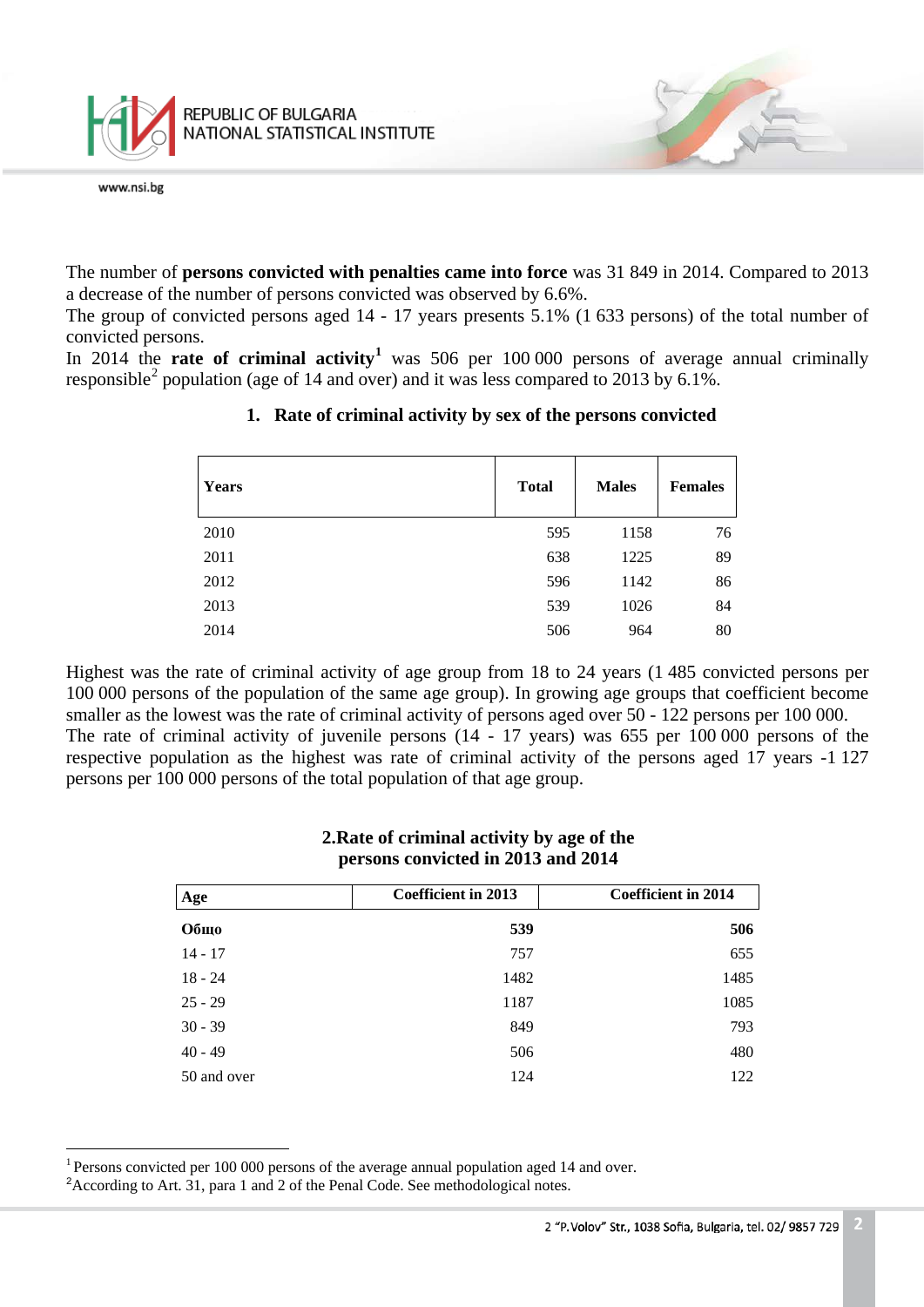

## **Crimes with penalty inflicted and persons convicted by chapters of the Criminal Code and some kinds of crimes**

#### **Generally dangerous crimes**

**The crimes of general danger** (such committed in a way presenting a general danger or by means of general danger at the transport and communication, directed against public health or environment, related to the usage of nuclear energy for peace purposes, and other crimes of general danger) hold the first place as a number and relative share in the total of punished criminality in 2014. In 2014, 10 252 crimes of this kind have been punished, that presents 35.5% of the total crimes ended with penalties. The number of persons convicted for commitment of that type of crimes was 9 866 or 31.0% of the total number of convicted persons. In comparison with 2013 a decrease was observed by 5.9% of crimes and persons convicted for that type of crimes.

- Among the generally dangerous crimes the highest were number and relative share of punished *crimes against the transport and communications* 7 996. That presents 78.0% of the total number of generally dangerous crimes. The number of persons convicted for that kind of crimes was 7 841 or 79.5% of the convicted for generally dangerous crimes persons.
- In 2014 the number of punished drug-related crimes was 1 555, as persons convicted for that type of crimes was 1 388.

#### **Crimes against the property**

**The crimes against the property** (theft and robbery of property, misappropriation, fraud, extortion, receiving stolen goods, destroying and damaging of property) hold second place in the structure of punished criminality. The number of punished crimes against the property in 2014 was 7 937 or 27.5% of the total number of crimes with penalty inflicted. Persons convicted for that type of crimes were 10 003 that presents 31.4% of the total number of convicted persons in 2014.

- *Thefts of property* were most populated crimes among the punished crimes against the property. Their relative share was 73.4% from the crimes against property and 20.2% from the total number of crimes with penalties inflicted. 5 823 crimes of that kind were concluded with penalty and 7 794 persons were convicted.
- According to their legal and criminal characteristics, *robberies* are among most grave crimes. 847 persons were convicted for commitment of 693 robberies in 2014.
- 509 crimes were ended with penalties for committed *frauds* as the number of persons convicted for that type of crimes was 516 (5.2% of the total number of persons convicted for crimes against the property).

## **Crimes against the activity of state bodies, public organizations and persons performing public duties**

3 034 **crimes against the activity of state bodies, public organizations and persons performing public**  duties (crimes against the order governing, crimes at work, crimes against the justice and bribery) were ended with penalties in 2014. That presents 10.5% of the total number of punished crimes. 4 901 persons were convicted for that type of crimes, or 15.4% of the total number of convicted persons.

• *Illegal crossing of the boundary* is the most widely distributed kind among these crimes. For 2 371 committed crimes 4 195 persons were convicted that presents 78.2% and 85.6% of the total number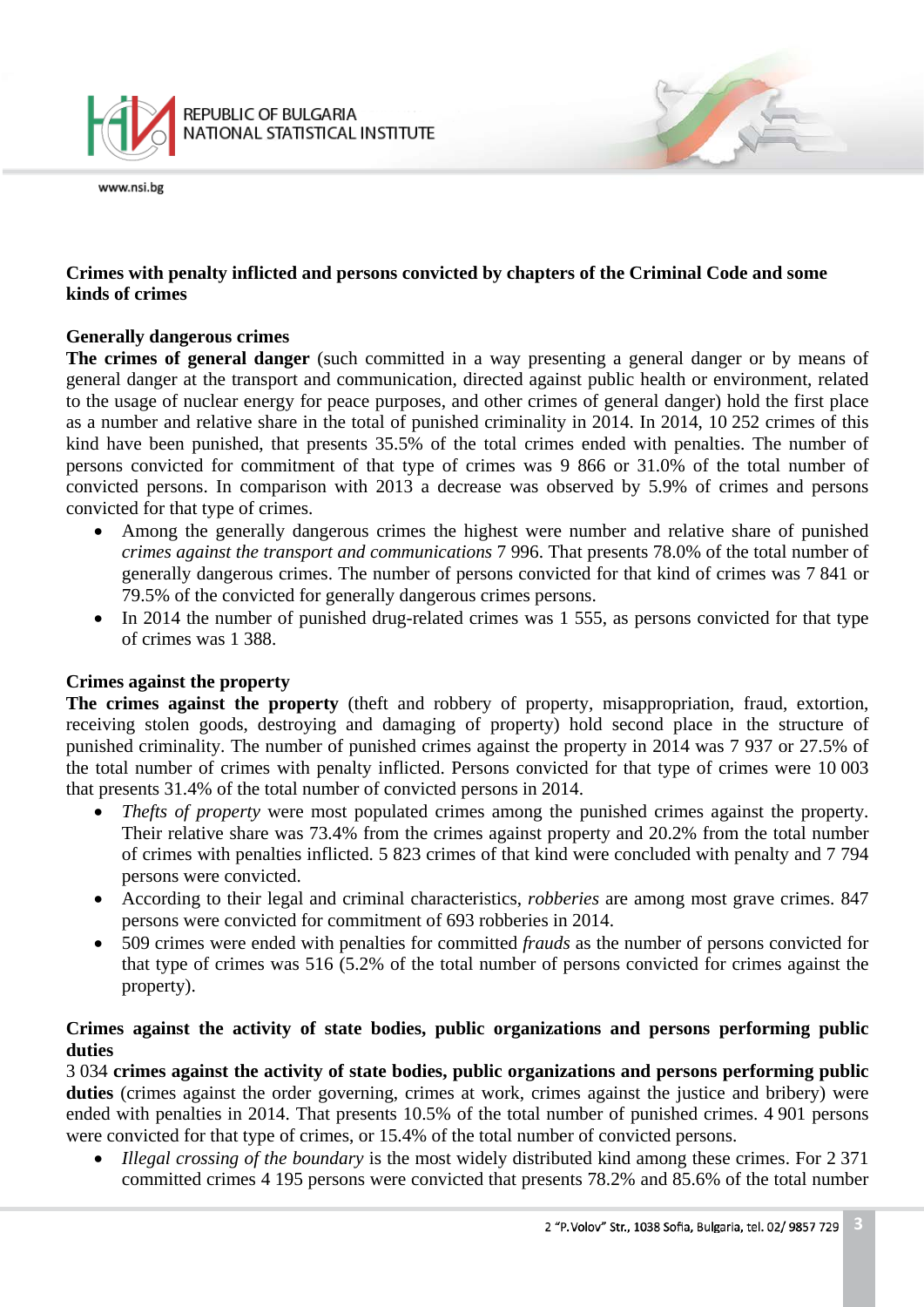

of crimes and persons convicted for crimes against the activity of state bodies, public organizations and persons performing public duties respectively.

• For commitment of 190 *bringing of persons across the boundary* 276 persons were convicted for crimes against the activity of state bodies, public organizations and persons performing public duties respectively.

#### **Crimes against the economy**

Punished **crimes against the economy** (general property offences, crimes against the creditors, individual economic branches, custom regime and against the monetary and credit system) in 2014 were 2 809 or 9.7% of the total number of punished crimes. For commitment of that kind of crimes 2 865 persons were convicted that presents 9.0% of the total number of persons convicted.

#### **Crimes against the person**

In 2014 1 741 (6.0%) **crimes against the person** (homicides, bodily harm, kidnapping and illegal constraint, compulsion, insult and libel, depravity and traffic of people) were ended with penalty as 1 526 persons (4.8%) were convicted.

- Among the crimes against the person highest was the number and relative share of *bodily harms*. The number of crimes ended with penalties inflicted for commitment of that type of crimes was 762. For that type of crimes 765 persons were convicted (50.1% of the total number of convicted persons for crimes against the person).
- 108 persons were convicted for commitment of 103 *homicides* (committed and attempted).
- 102 trials for *trafficking of people* were concluded with penalty as persons convicted for that kind of crimes commitment were 41.
- 307 criminal proceedings were concluded with penalty for *debauchery* as 263 persons were convicted.
- The number of persons convicted for *rape* (committed and attempted) amounted to 87 persons for 83 committed and attempted rapes.

#### **Persons convicted for other types of crimes**

In 2014 were convicted for commitment of:

- Crimes against the marriage, family and youth 923 persons (2.9% of the total number of convicted);
- Documentary crimes 762 persons (2.4%);
- Crimes against the order and public peace 566 persons (1.8%);
- Crimes against the rights of citizens 299 persons (0.9%).

#### **Persons convicted by gender and age**

The distribution of convicted persons by gender and age in 2014 was:

• The number of convicted males was 29 250 or 91.8% of the total number of convicted persons. The highest was number and relative share of males aged 18 - 24 and 30 - 39 years - 26.6 and 25.8% respectively of the total number of convicted males.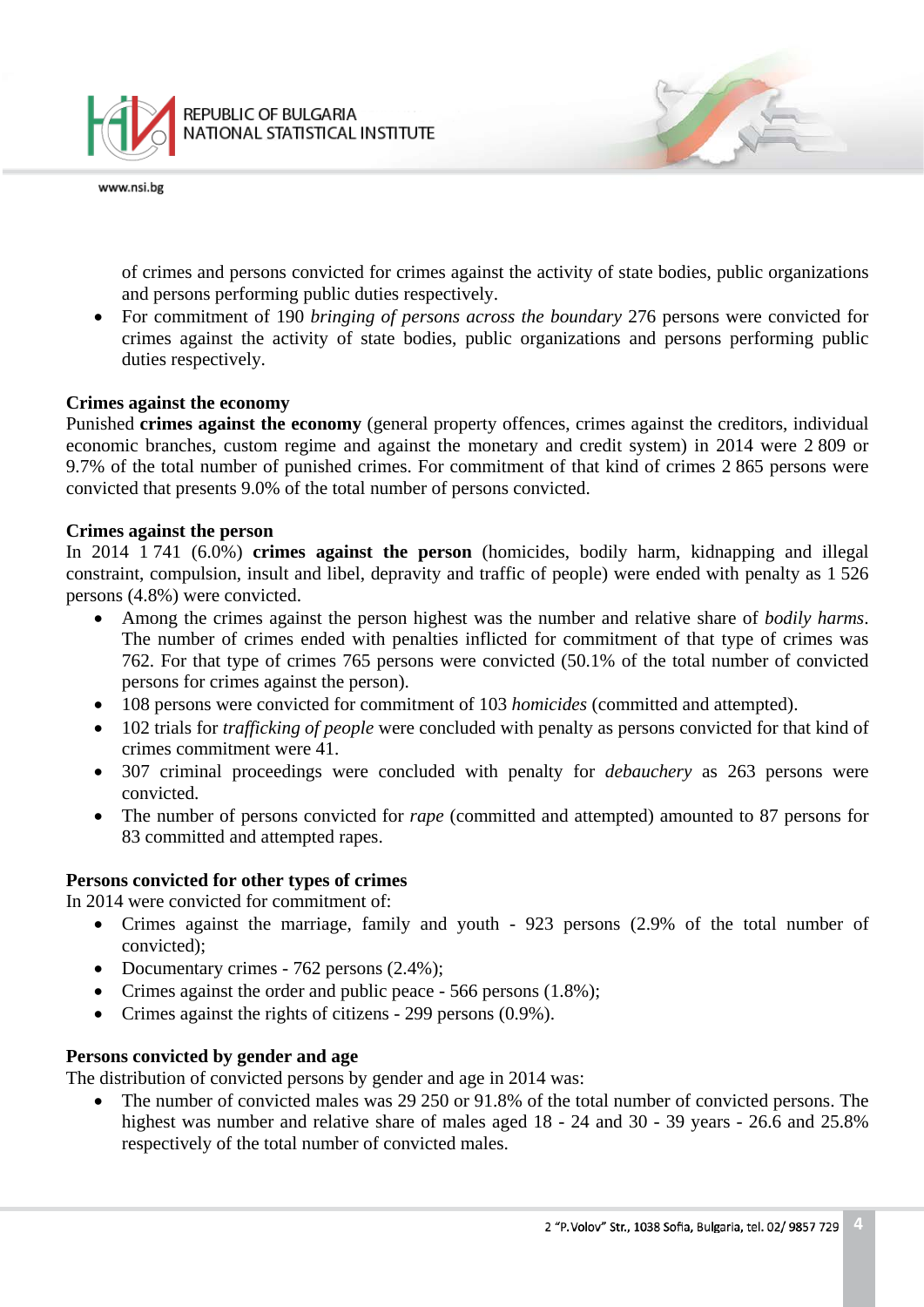

• The number of convicted females was 2 599. The highest number and relative share were females aged 30 - 39 years and females aged between 40 - 49 years - 27.4 and 21.1% of the total number of convicted females.

The coefficient of criminal activity of convicted males was 964 per 100 000 persons of respective population as well as for females it was 80 per 100 000 persons.





#### **Persons convicted by penalties imposed**

In the structure of convicted persons by penalty imposed highest was the number and relative share of persons convicted to *imprisonment*. They were 21 358 (67.1% of the total number of convicted persons) in 2014. 15 475 of them were convicted conditionally.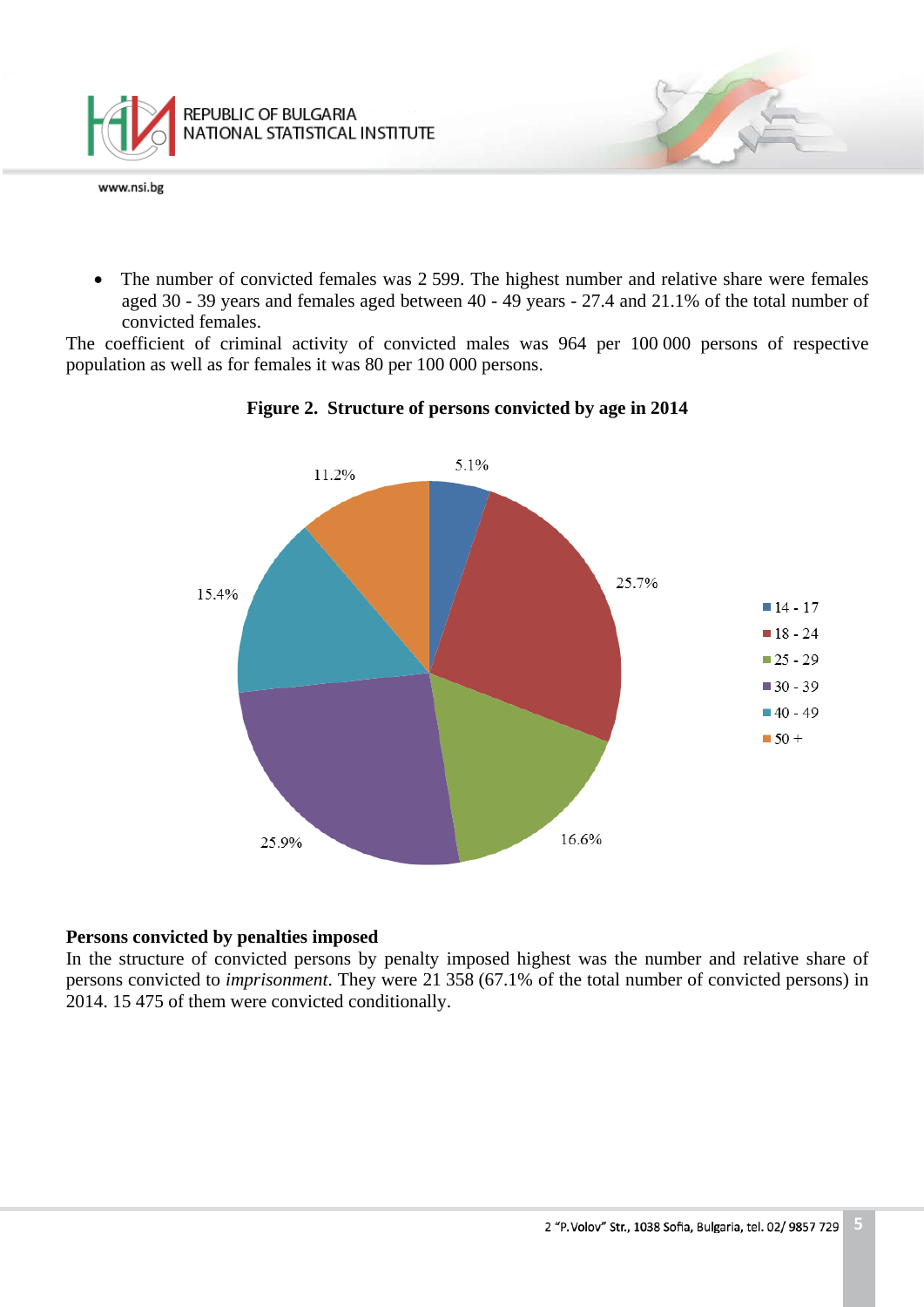

| Imprisonment        | <b>Number</b> | Structure $(\% )$ |
|---------------------|---------------|-------------------|
| <b>Total</b>        | 21 358        | <b>100.0</b>      |
| Up to 6 months      | 12 089        | 56.6              |
| From 6 to 12 months | 5 3 5 2       | 25.0              |
| From 1 to 3 years   | 3 3 3 9       | 15.6              |
| From 3 to 5 years   | 339           | 1.6               |
| From 5 to 10 years  | 165           | 0.7               |
| From 10 to 15 years | 30            | 0.2               |
| From 15 to 20 years | 31            | 0.2               |
| From 20 to 30 years | 13            | 0.1               |

#### **3. Persons convicted to imprisonment in 2014**

Penalty of *probation* was imposed to 9 209 persons (28.9% of the total number of convicted persons). Penalty of *fine* was imposed to 1 003 persons, or 3.1% of the total number of convicted persons. Penalty of *life imprisonment and life imprisonment without parole* - to 7 persons.



**Figure 3. Structure of persons convicted by penalty imposed during the period of 2010 - 2014**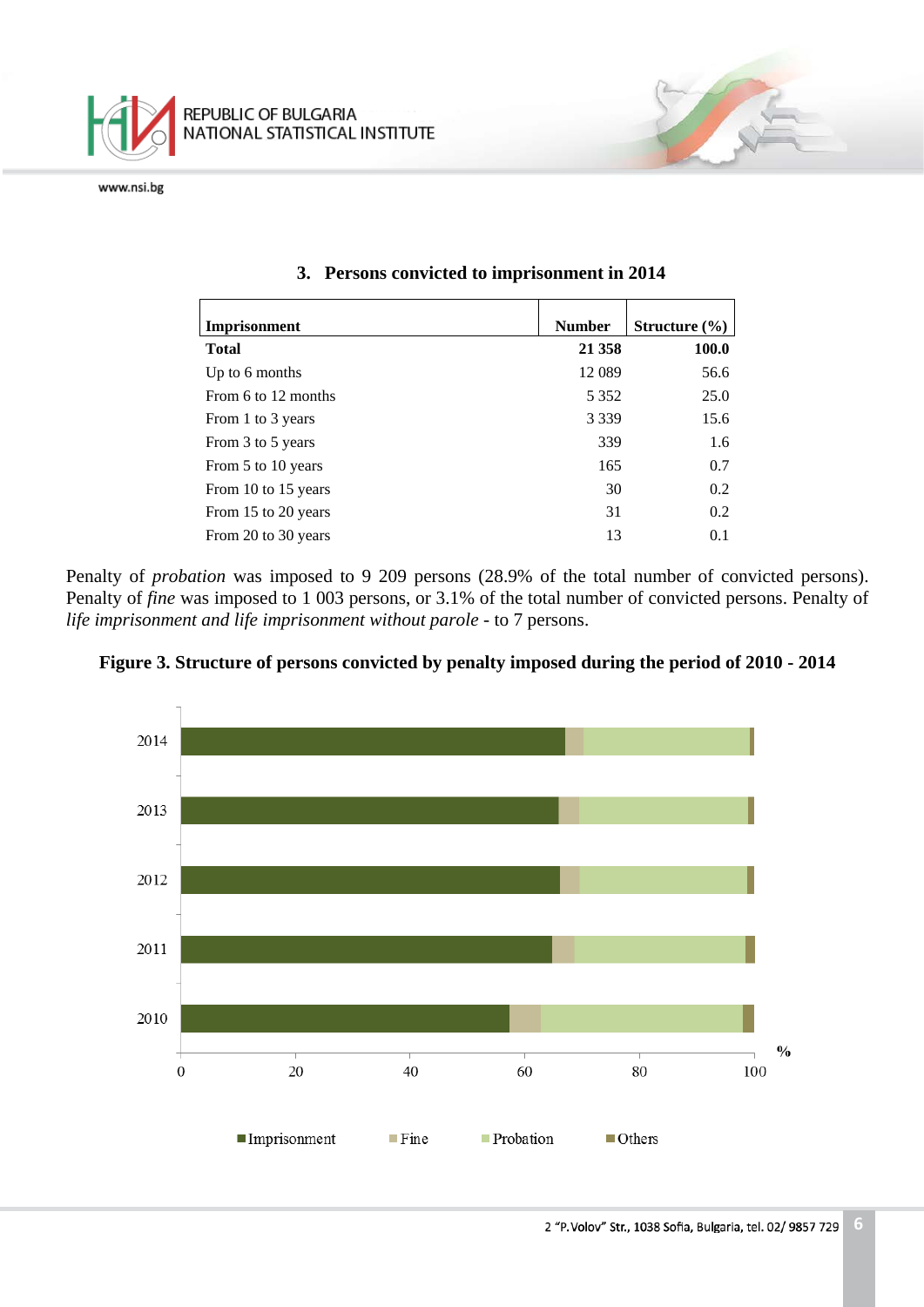

#### **Methodological notes**

Statistical data on crimes with penalties inflicted and persons convicted are obtained on the basis of annual data, received from the regional, district and military courts.

The survey object is the activity of the regional and district courts on penal trials of general, private and administrative character. Since 1998 the information for the activity of military courts is also included and since 2012 –of the Special Criminal Court. The information about the activity of Supreme Court of Cassation is not included.

Surveyed units are crimes, concluded with penalty inflicted and persons convicted with sentences come into force.

The numbers of crimes and persons convicted for certain reference year include those with sentence that has come into force during the same year.

The number of accused persons covers: convicted persons, conditionally convicted, discharged persons with proceedings finished suspension and persons with proceedings released from penalty.

Persons convicted with all kinds of inflicted penalty, including conditionally sentenced persons are included in the total number of persons convicted.

All crimes with penalties inflicted regardless they had been committed by one or more persons are included in the number of crimes concluded with penalty inflicted.

The age of persons convicted is given in completed years.

Persons who have completed 14, but not 18 years are considered juveniles.

Adult are persons above 18 years.

Convicted juvenile persons are included in the total number of persons convicted.

According to Chapter Three, Art. 31, Para. (1) and (2) of the Penal Code criminally responsible is the person of age - who has accomplished 18 years of age, who in a state of sanity commits a crime. A juvenile who has accomplished 14 years of age but who has not accomplished 18 years of age shall be criminally responsible if he could have realized the quality and the importance of the act and handle his conduct.

The criminal activity rate is calculated as correlation between the number of persons convicted and average annual number of the criminally responsible population (age of 14 and over) per 100 000 persons.

Data on crimes with penalties inflicted and persons convicted are obtained on the basis of the NSI's statistical survey data and data from administrative source - the Unified Information System for Counteraction to Criminality.

For additional information see NSI's web page - [http://www.nsi.bg](http://www.nsi.bg/)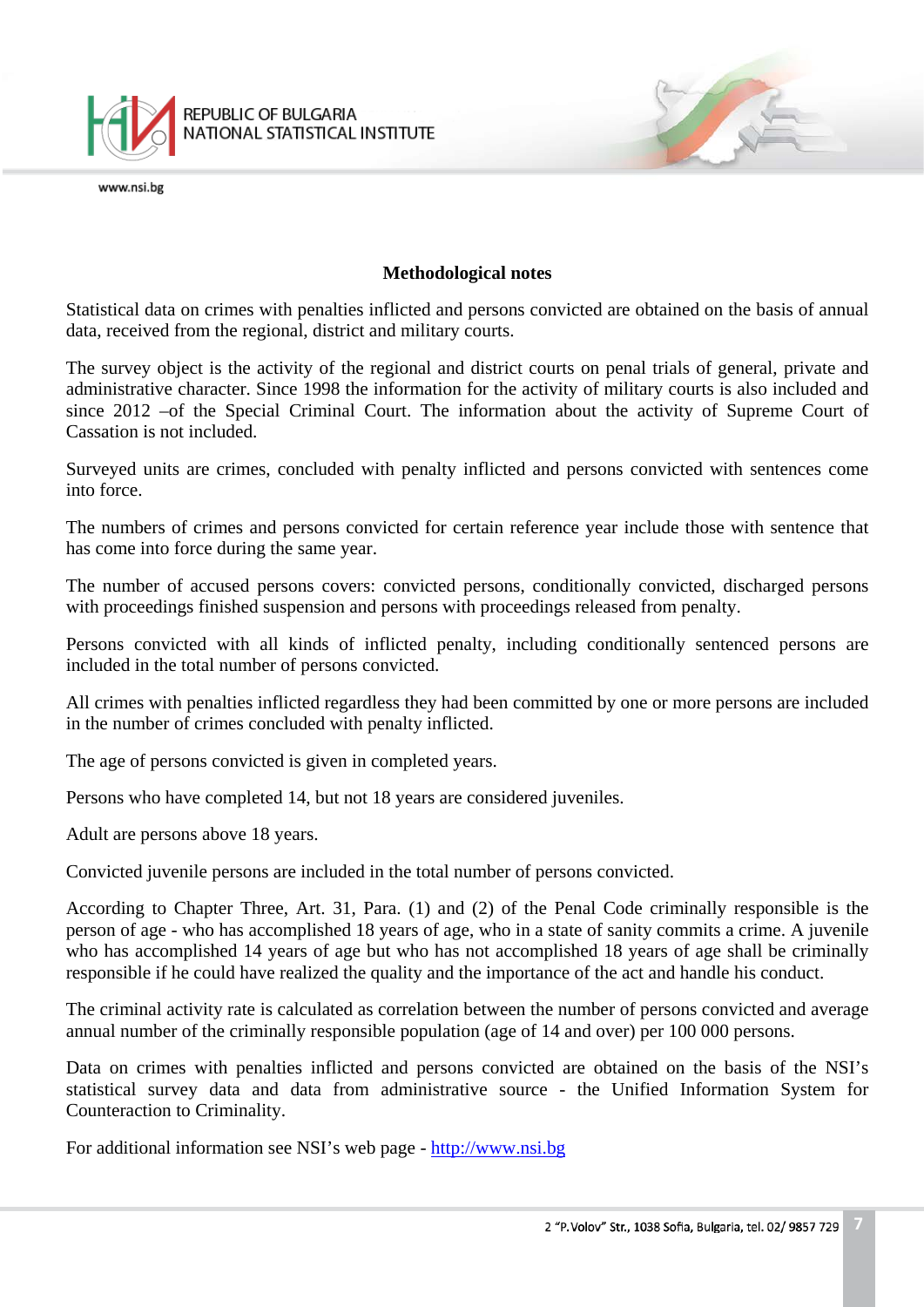

#### **Annex**

## **Table 1**

# **Crimes with penalties inflicted by chapters of the Penal Code and some kind of crimes<sup>1</sup>**

| <b>Chapters of the Penal Code</b><br><b>Kinds of crimes</b><br>2010<br>2011<br>2012<br>2013<br>2014<br>Total <sup>2</sup><br>35397<br>36707<br>34249<br>31301<br>28880<br>of which:<br>2072<br>2121<br>2053<br>1818<br>1741<br>Crimes against the person<br>of which: |
|-----------------------------------------------------------------------------------------------------------------------------------------------------------------------------------------------------------------------------------------------------------------------|
|                                                                                                                                                                                                                                                                       |
|                                                                                                                                                                                                                                                                       |
|                                                                                                                                                                                                                                                                       |
|                                                                                                                                                                                                                                                                       |
|                                                                                                                                                                                                                                                                       |
|                                                                                                                                                                                                                                                                       |
| 149<br>142<br>136<br>106<br>103<br>Intentinal homicide (committed and attempted)                                                                                                                                                                                      |
| 774<br>Bodily harm<br>1034<br>962<br>943<br>762                                                                                                                                                                                                                       |
| 352<br>366<br>354<br>327<br>307<br>Depravity                                                                                                                                                                                                                          |
| 135<br>86<br>98<br>97<br>83<br>of which: Rape (committed and attempted)                                                                                                                                                                                               |
| Crimes against the marriage, family and youth<br>641<br>876<br>1059<br>861<br>971                                                                                                                                                                                     |
| Crimes against the property<br>12012<br>13272<br>11679<br>9629<br>7937                                                                                                                                                                                                |
| of which:                                                                                                                                                                                                                                                             |
| Theft<br>8801<br>7244<br>5823<br>8719<br>10163                                                                                                                                                                                                                        |
| 936<br>775<br>Robbery<br>1061<br>1050<br>693                                                                                                                                                                                                                          |
| 207<br>204<br>184<br>Misappropriation<br>199<br>132                                                                                                                                                                                                                   |
| 2802<br>2809<br>1632<br>2980<br>3192<br>Crimes against the economy                                                                                                                                                                                                    |
| Crimes against the financial, tax and insurance                                                                                                                                                                                                                       |
| 144<br>141<br>212<br>153<br>152<br>systems                                                                                                                                                                                                                            |
| Crimes against the activity of state bodies, public                                                                                                                                                                                                                   |
| organisations and persons, performing public<br>2162<br>1701<br>1820<br>2659<br>3034<br>duties                                                                                                                                                                        |
|                                                                                                                                                                                                                                                                       |
| 1525<br>1206<br>1098<br>1360<br>1382<br><b>Documentary crimes</b>                                                                                                                                                                                                     |
| Crimes against the order and the public peace<br>934<br>835<br>767<br>656<br>567                                                                                                                                                                                      |
| of which: Hooliganism<br>723<br>527<br>407<br>564<br>413<br>11983<br>10252                                                                                                                                                                                            |
| <b>Generally dangerous crimes</b><br>14021<br>13298<br>10898<br>of which:                                                                                                                                                                                             |
| 10860                                                                                                                                                                                                                                                                 |
| Crimes against the transport and communications<br>11522<br>9516<br>8405<br>7996<br>Theft of motor vehicles<br>273<br>211<br>172<br>194<br>142                                                                                                                        |
| 1522<br>1512<br>1533<br>1662<br>1555<br>Drug - related crimes                                                                                                                                                                                                         |
| 5<br><b>Military crimes</b><br>44<br>16<br>16<br>11                                                                                                                                                                                                                   |

<sup>1</sup>According to sentences come into force.

<sup>2</sup>Incl. persons convicted for crimes committed abroad.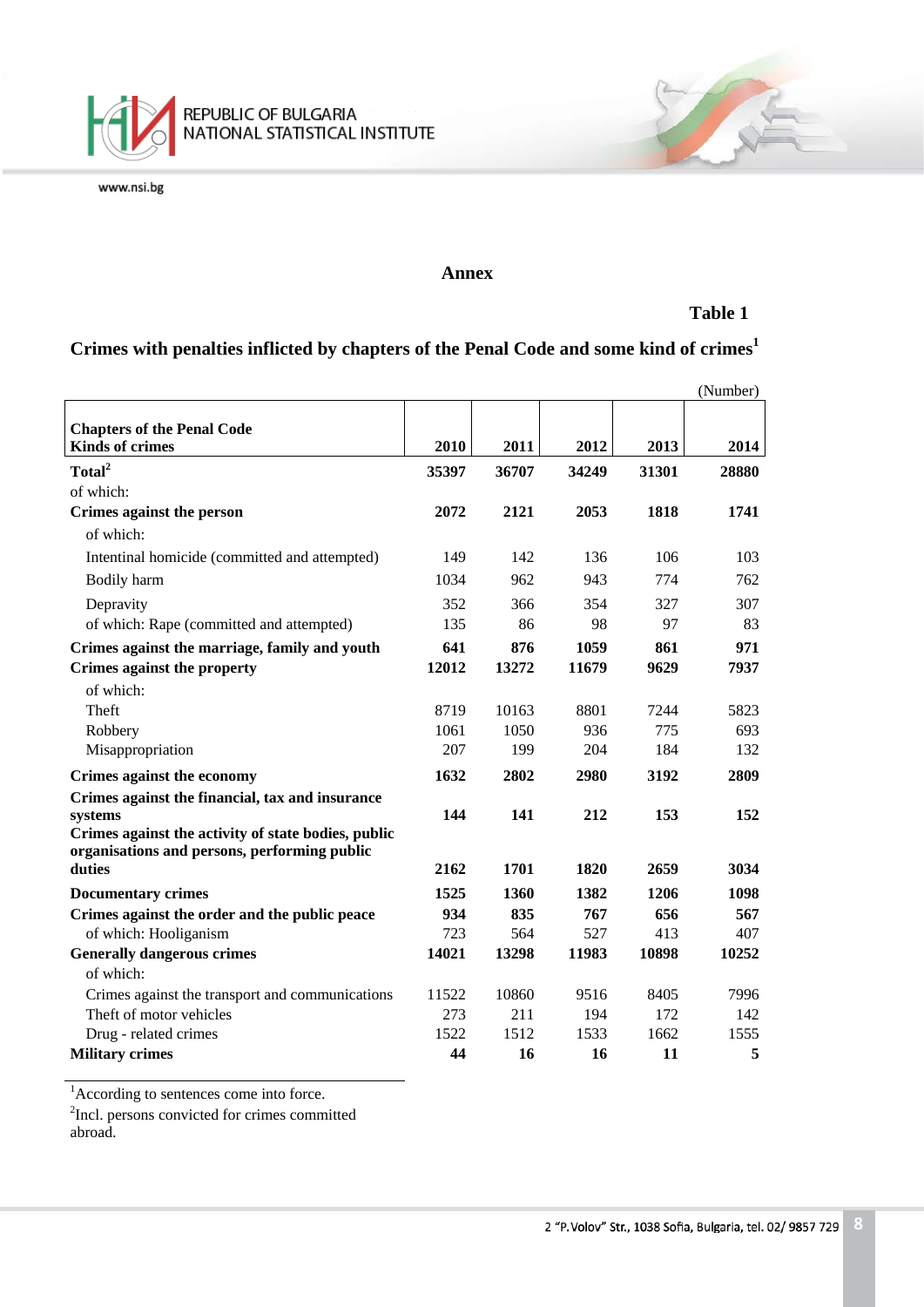

#### **Table 2**

#### (Number) **Chapters of the Penal Code Kinds of crimes <sup>2010</sup> <sup>2011</sup> <sup>2012</sup> <sup>2013</sup> <sup>2014</sup> Total2 39070 41013 37996 34113 31849** of which: **Crimes against the person 2056 1967 1935 1635 1526** of which: Intentional homicide (committed and attempted) 162 148 140 111 108 Bodily harm 1099 995 969 741 765 Depravity 336 304 329 312 263 of which: Rape (committed and attempted) 149 87 99 101 87 **Crimes against the marriage, family and youth 616 838 1042 840 923 Crimes against the property 15614 17901 15728 12392 10003** of which: Theft 12042 14541 12616 9864 7794 Robbery 1331 1325 1169 964 847 Misappropriation 209 203 211 160 139 **Crimes against the economy 1793 2987 3155 3283 2865 Crimes against the financial, tax and insurance systems 127 109 147 134 135 Crimes against the activity of state bodies, public organisations and persons, performing public duties 2684 1990 2125 3527 4901 Documentary crimes 1249 1127 1187 894 762 Crimes against the order and the public peace 939 867 750 684 566** of which: Hooliganism 684 542 495 403 403 **Generally dangerous crimes 13741 12934 11605 10484 9866** of which: Crimes against the transport and communications 11326 10638 9330 8239 7841 Theft of motor vehicles 316 263 204 179 170 Drug - related crimes 1490 1432 1427 1491 1388 **Military crimes 40 17 25 6 3**

## **Persons convicted by chapters of the Penal Code and some kinds of crimes<sup>1</sup>**

<sup>1</sup>According to sentences come into force.

<sup>2</sup>Incl. persons convicted for crimes committed

abroad.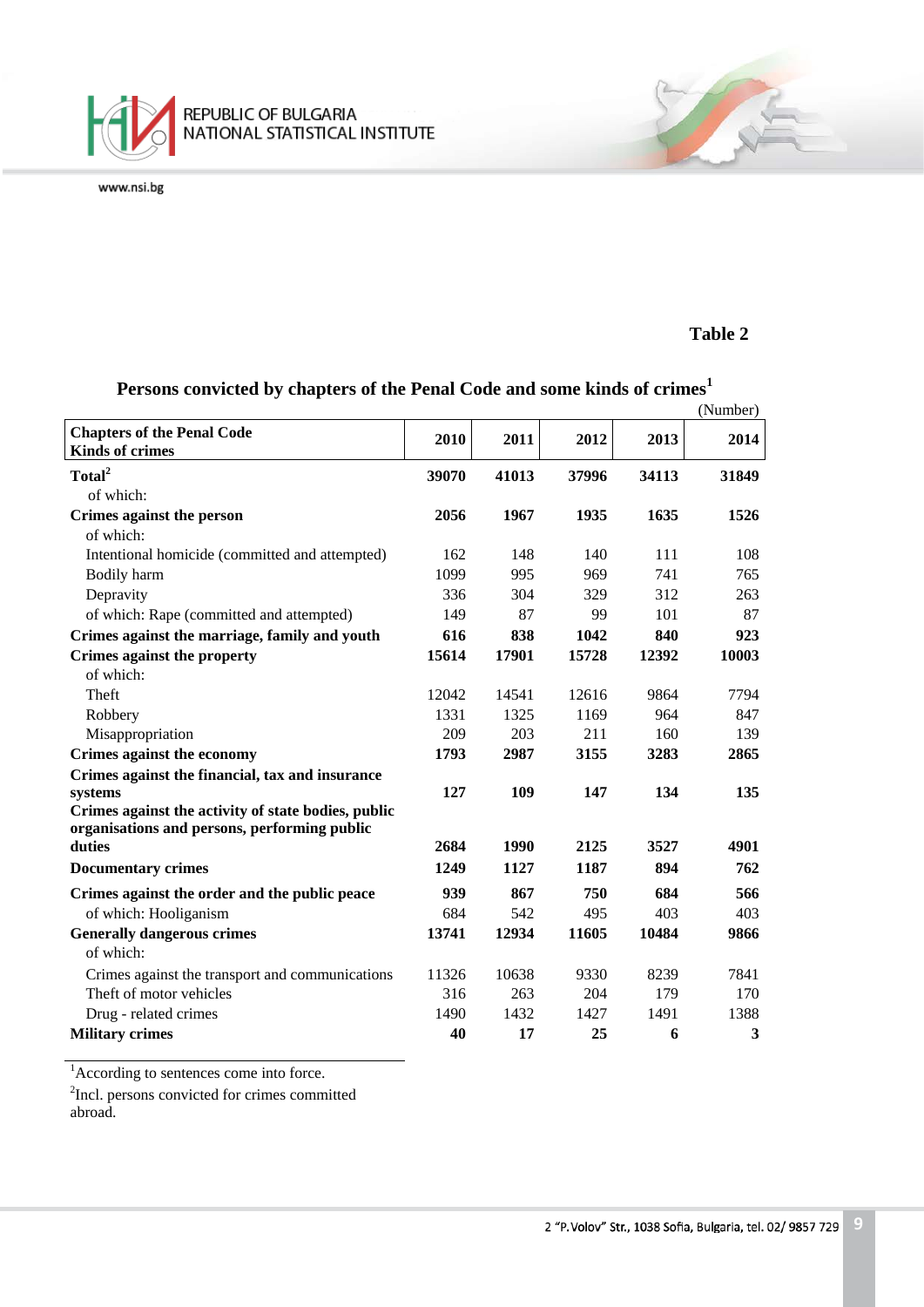

#### **Таble 3**

## **Persons convicted according to sentences come into force by gender**

| Gender             | 2010          | 2011  | 2012         | 2013         | 2014         |
|--------------------|---------------|-------|--------------|--------------|--------------|
|                    | In numbers    |       |              |              |              |
| Total <sup>1</sup> | 39070         | 41013 | 37996        | 34113        | 31849        |
| Male               | 36481         | 38053 | 35154        | 31374        | 29250        |
| Female             | 2589          | 2960  | 2842         | 2739         | 2599         |
|                    |               |       |              |              |              |
|                    | Structure - % |       |              |              |              |
| Total <sup>1</sup> | <b>100.0</b>  | 100.0 | <b>100.0</b> | <b>100.0</b> | <b>100.0</b> |
| Male               | 93.4          | 92.8  | 92.5         | 92.0         | 91.8         |
| Female             | 6.6           | 7.2   | 7.5          | 8.0          | 8.2          |

<sup>1</sup>Incl. persons convicted for crimes committed abroad.

#### **Таble 4**

## **Persons convicted according to sentences come into force by age**

| Age                | 2010  | 2011       | 2012  | 2013  | 2014  |  |
|--------------------|-------|------------|-------|-------|-------|--|
|                    |       | In numbers |       |       |       |  |
| Total <sup>1</sup> | 39070 | 41013      | 37996 | 34113 | 31849 |  |
| $14 - 17$          | 2694  | 2746       | 2312  | 1880  | 1633  |  |
| $18 - 24$          | 10949 | 11259      | 9818  | 8705  | 8193  |  |
| $25 - 29$          | 6901  | 6832       | 6470  | 5801  | 5294  |  |
| $30 - 39$          | 9906  | 10425      | 9839  | 8979  | 8256  |  |
| $40 - 49$          | 5327  | 5947       | 5663  | 5104  | 4892  |  |
| $50 +$             | 3293  | 3774       | 3894  | 3644  | 3581  |  |
| Unspecified        | ٠     | 30         | ٠     | ٠     |       |  |

#### **Structure - %**

| Total <sup>1</sup> | 100.0 | <b>100.0</b> | 100.0   | 100.0 | <b>100.0</b> |
|--------------------|-------|--------------|---------|-------|--------------|
| $14 - 17$          | 6.9   | 6.7          | 6.1     | 5.5   | 5.1          |
| $18 - 24$          | 28.0  | 27.5         | 25.8    | 25.5  | 25.7         |
| $25 - 29$          | 17.7  | 16.7         | 17.0    | 17.0  | 16.6         |
| $30 - 39$          | 25.4  | 25.4         | 25.9    | 26.3  | 25.9         |
| $40 - 49$          | 13.6  | 14.5         | 14.9    | 15.0  | 15.4         |
| $50 +$             | 8.4   | 9.2          | 10.3    | 10.7  | 11.3         |
| Unspecified<br>——  | ٠     | 0.0          | $\cdot$ | ٠     | $\bullet$    |

<sup>1</sup>Incl. persons convicted for crimes committed abroad.